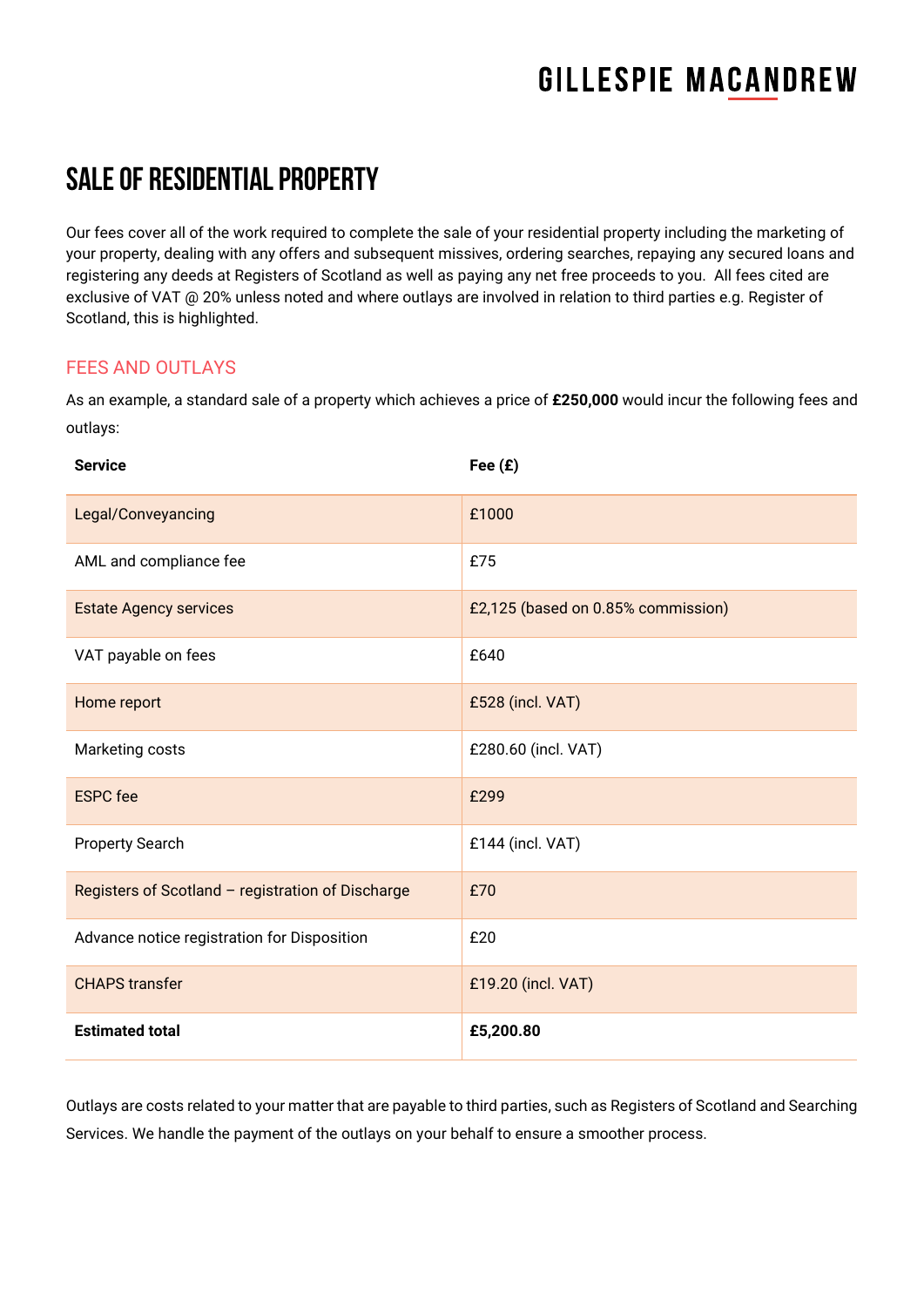#### SALE SCOPE

The precise stages involved in the sale of a residential property vary according to the circumstances. However, we have set out below the key stages of our estate agency and conveyancing work together with any relevant exclusions.

#### **Estate Agency**

| <b>Task</b>                                                                                                                                                                                                                                                                                                                                                                                                                                                                                                                                                                                                              | <b>Exclusion</b>                                                                                                                                                                                                                                                                                                                                                                                                                                            |
|--------------------------------------------------------------------------------------------------------------------------------------------------------------------------------------------------------------------------------------------------------------------------------------------------------------------------------------------------------------------------------------------------------------------------------------------------------------------------------------------------------------------------------------------------------------------------------------------------------------------------|-------------------------------------------------------------------------------------------------------------------------------------------------------------------------------------------------------------------------------------------------------------------------------------------------------------------------------------------------------------------------------------------------------------------------------------------------------------|
| Pre-sale preparations including:<br>Initial interview to discuss your property and<br>$\bullet$<br>timescales<br>Valuation visit<br>$\bullet$<br>Valuation report prepared and discussed with<br>$\bullet$<br>you<br>Guidance on the completion of Anti Money<br>$\bullet$<br>Laundering procedures<br>Marketing plan prepared and discussed with<br>$\bullet$<br>you<br>Home Report arranged<br>$\bullet$<br>Photography of your property prepared<br>$\bullet$<br>Sales brochure/schedule prepared<br>$\bullet$<br>Sale boards erected<br>Registration with property portals e.g. ESPC,<br>$\bullet$<br>Rightmove etc. | Making arrangements for your property to be wholly or<br>partially cleared of furniture in advance of it being<br>marketed for sale.<br>In the event that the Home Report raises the issue with<br>cladding we cannot advise on this beyond instructing,<br>where required, an EWS1 Report.<br>We will not automatically commission any other<br>reports such as roof reports or damp specialist reports<br>unless specifically instructed by you to do so. |
| Arranging viewings from prospective buyers.                                                                                                                                                                                                                                                                                                                                                                                                                                                                                                                                                                              |                                                                                                                                                                                                                                                                                                                                                                                                                                                             |
| Gathering feedback from viewings and discussing this<br>with you.                                                                                                                                                                                                                                                                                                                                                                                                                                                                                                                                                        |                                                                                                                                                                                                                                                                                                                                                                                                                                                             |
| Advising of notes of interest in the property.                                                                                                                                                                                                                                                                                                                                                                                                                                                                                                                                                                           |                                                                                                                                                                                                                                                                                                                                                                                                                                                             |
| Advising on continued marketing strategy and whether<br>to put in place closing date.                                                                                                                                                                                                                                                                                                                                                                                                                                                                                                                                    |                                                                                                                                                                                                                                                                                                                                                                                                                                                             |
| Negotiating offers on your behalf from prospective<br>buyers or their agents                                                                                                                                                                                                                                                                                                                                                                                                                                                                                                                                             |                                                                                                                                                                                                                                                                                                                                                                                                                                                             |
| Reviewing the details of Offers received with you in<br>detail.                                                                                                                                                                                                                                                                                                                                                                                                                                                                                                                                                          |                                                                                                                                                                                                                                                                                                                                                                                                                                                             |
| Removing your property from the property portals once<br>the missives have been concluded.                                                                                                                                                                                                                                                                                                                                                                                                                                                                                                                               |                                                                                                                                                                                                                                                                                                                                                                                                                                                             |
| Arranging for the removal of the Sale Boards within 5-6<br>weeks of an Offer being accepted or upon receipt of<br>your earlier instruction to do so.                                                                                                                                                                                                                                                                                                                                                                                                                                                                     |                                                                                                                                                                                                                                                                                                                                                                                                                                                             |
| Passing successful offer to your solicitor or to our own<br>conveyancing department as soon as final terms have<br>been agreed.                                                                                                                                                                                                                                                                                                                                                                                                                                                                                          |                                                                                                                                                                                                                                                                                                                                                                                                                                                             |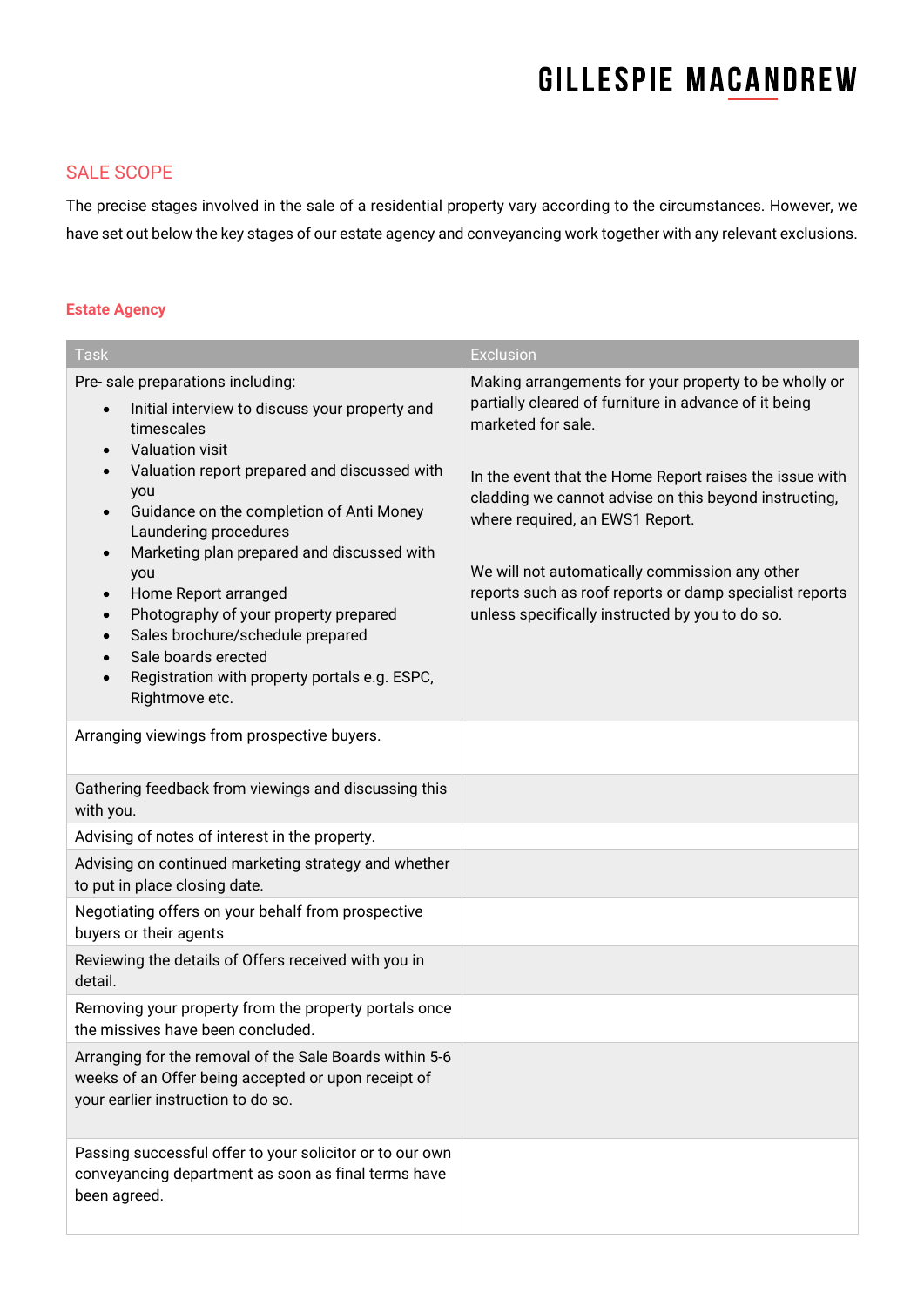#### **Conveyancing**

| <b>Task</b>                                                                                                                                                                                                                  | <b>Exclusion</b>                                                                                                                                                                                                                                                   |
|------------------------------------------------------------------------------------------------------------------------------------------------------------------------------------------------------------------------------|--------------------------------------------------------------------------------------------------------------------------------------------------------------------------------------------------------------------------------------------------------------------|
| Obtaining identification from you to satisfy AML<br>Regulations, and obtaining all necessary KYC and<br>source of funds documentation required to ensure<br>compliance with the Firm's policies.                             | It is your responsibility to advise us of any changes in<br>relation to your funding position, and we will not be in a<br>position to progress matters for you until we are<br>entirely satisfied with regards to the documentation<br>provided.                   |
| Perusing the title deeds to your property to ensure that<br>you have a good and marketable title, and reporting to<br>you on any issues.                                                                                     |                                                                                                                                                                                                                                                                    |
| Obtaining your instructions on the written offer and<br>issuing a Qualified Acceptance to the Purchasing<br>Solicitors.                                                                                                      |                                                                                                                                                                                                                                                                    |
| Negotiating and concluding missives.                                                                                                                                                                                         | We will endeavour to conclude missives as soon as<br>possible and well in advance of settlement, but cannot<br>commit to any specific timescale.                                                                                                                   |
| Obtaining any observations on the title deeds raised by<br>the Purchasing Solicitors and requesting your<br>comments thereon.                                                                                                |                                                                                                                                                                                                                                                                    |
| Obtaining Local Authority searches and ensuring these<br>are in order. Reporting these to you in the event that<br>there is anything unusual.                                                                                |                                                                                                                                                                                                                                                                    |
| Discovering from you if the property has been altered,<br>and perusing the Local Authority documentation in this<br>regard.                                                                                                  |                                                                                                                                                                                                                                                                    |
| Obtaining a disposition and arranging for signature by<br>you.                                                                                                                                                               |                                                                                                                                                                                                                                                                    |
| Effecting settlement.                                                                                                                                                                                                        | Settlement will be by cheque as opposed by CHAPS<br>unless specifically requested by you. This means that<br>the mortgage will be redeemed and the net free<br>proceeds will be sent to you when funds clear, which<br>will be 4 working days after settlement.    |
| Redeeming any mortgage on the property with interest<br>thereon and arranging for Discharge of the Standard<br>Security.                                                                                                     |                                                                                                                                                                                                                                                                    |
| Reporting the details of any post-settlement claim<br>from the Solicitors for the Purchaser and advising you<br>if they have a relevant claim in terms of the Scottish<br>Standard Clauses, and intimating any comments that | We cannot enter into any protracted correspondence in<br>this regard, however we will either provide you with a<br>quote for our proposed work going forward, or refer<br>you to our Dispute Resolution Team who will also be<br>able to provide you with a quote. |